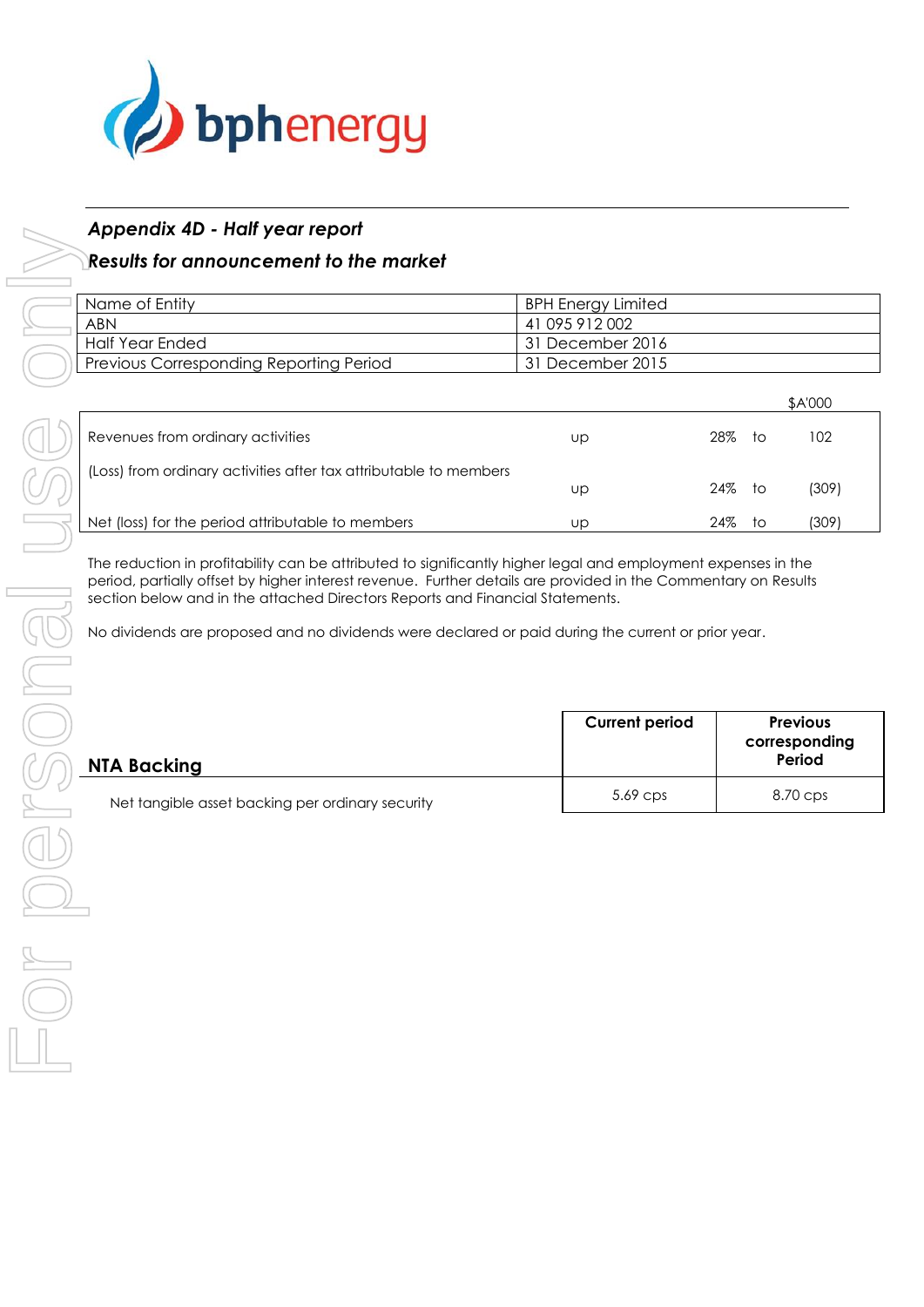## **Commentary on Results**

Revenue increased by 28% to \$102k (2015 \$80k), as the company continued to accrue interest on its secured loans to its investors. The company incurred operating expenses associated with raising capital to invest, and managing its investments. In addition, the group impaired the value of its intangible patent asset. The matters combined to increase in the loss for the period attributable to members which was up 24% to \$309k (2015: \$250k).

### **Capital Raising**

On 8th July 2016, the company announced a significantly oversubscribed share placement plan with applications in excess of \$800,000 being received. As the company could only issue a maximum of 30% of its share capital pursuant to the plan, an amount of \$375,000 was raised. A total of 70,730,318 shares were issued.

A further private placement of shares to sophisticated and professional investors was also announced on 8th July. A total of 45,966,214 shares were issued, which raised approximately \$250,000 from existing shareholders of the company.

On 22 December, the company announced a pro rata non-renounceable rights offer of one new fully paid ordinary share in the capital of the Company for every one share held by eligible shareholders at an issue price of \$0.005 per New Share to raise up to approximately \$1,800,000 (before costs) At the date of this announcement, the Company had 361,600,549 Shares on issue. On 3rd February, an extension to the closing date for the issue was made until 22 February.

During the period, there was no change in the structure of the company's investments.

#### **Cortical Dynamics Ltd**

In November 2016, Cortical Dynamics was announced as the winner of the Australian Technologies (ATC)competition Advanced Manufacturing category, runner up in the Australian Technology Company of the Year, and runner up in the Med Tech and Pharma category. Over 130 companies of Australia's best technology companies were considered for these awards. Cortical was chosen as one of three finalists in the Medtech and Pharma award and as one of three in the further category for Advanced Manufacturing. Australian and international government partners of the ATC include the Australian Department of Industry, Innovation and Science, the City of Melbourne, the NSW Department of Industry, Hong Kong Trade & Development Council and UK Trade & Investment.

Cortical was also invited by the Australian Trade and Investment Commission ("Austrade") to attend and present at the Austrade Medtech Innovation Showcase 2016 held in Korea in September. The Showcase was for Australia's key industry experts and innovative Medtech companies with senior executives from leading Korean pharma and medical device companies. Cortical Chairman, Mr David Breeze presented Corticals' next generation Brain Function Monitor and met with four of the leading Korean teaching and research hospitals all of whom expressed interest in using the technology when it became available in Korea. Discussions were also initiated with a Korean Medical Device distribution company who approached Cortical seeking the Korea distribution rights. Organised by Austrade, with the support of the Department of Foreign Affairs and Trade (DFAT) and the Korean Health Innovation Development Institute (KHIDI) the showcase will provide a platform for Australian medtech organisations to meet with Korean businesses that are interested in partnering with Australian technology and solutions providers. members which was up 24% to \$30% (2015: \$250%).<br> **Capital Raising**<br>
On 8th July 2016, the company amounced a sign maximum of 30% of its share capital pusuan it of the individual profits in excess of \$800,000 being reet and

#### **Advent Energy Ltd**

Advent Energy's parent entity, MEC Limited, made no announcements of any significant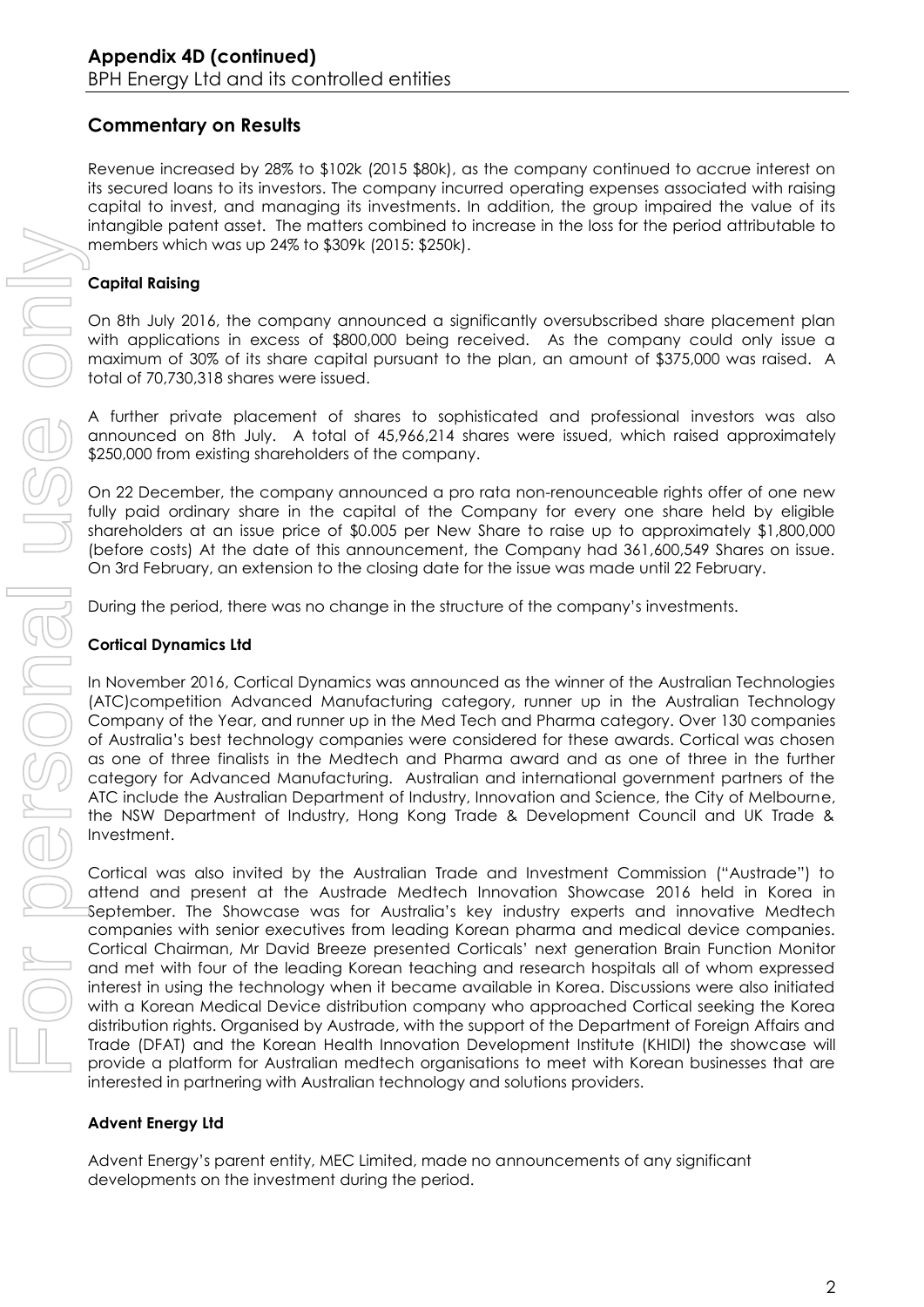#### Page Number

| Condensed Consolidated Statement of Profit or Loss and Other Comprehensive Income  5 |  |
|--------------------------------------------------------------------------------------|--|
|                                                                                      |  |
|                                                                                      |  |
|                                                                                      |  |
|                                                                                      |  |
|                                                                                      |  |

# **Company Information**

## **Directors**

David Breeze – Executive Chairman Thomas Fontaine – Non-executive Director Greg Gilbert – Non-executive Director Bruce Whan – Non-executive Director

#### **Scientific Advisors** Professor Peter Klinken Professor David Liley

## **Registered Office**

14 View Street NORTH PERTH WA 6006

## **Principal Business Address**

14 View Street NORTH PERTH WA 6006 Telephone: (08) 9328 8366 Facsimile: (08) 9328 8733 Website: [www.bphenergy.com.au](http://www.bphenergy.com.au/) E-mail: [admin@bphenergy.com.au](mailto:admin@bphenergy.com.au)

## **Auditor**

HLB Mann Judd Level 4 130 Stirling Street PERTH WA 6000

## **Share Registry**

Advanced Share Registry Limited 110 Stirling Highway NEDLANDS WA 6009

## **Australian Business Number**

41 095 912 002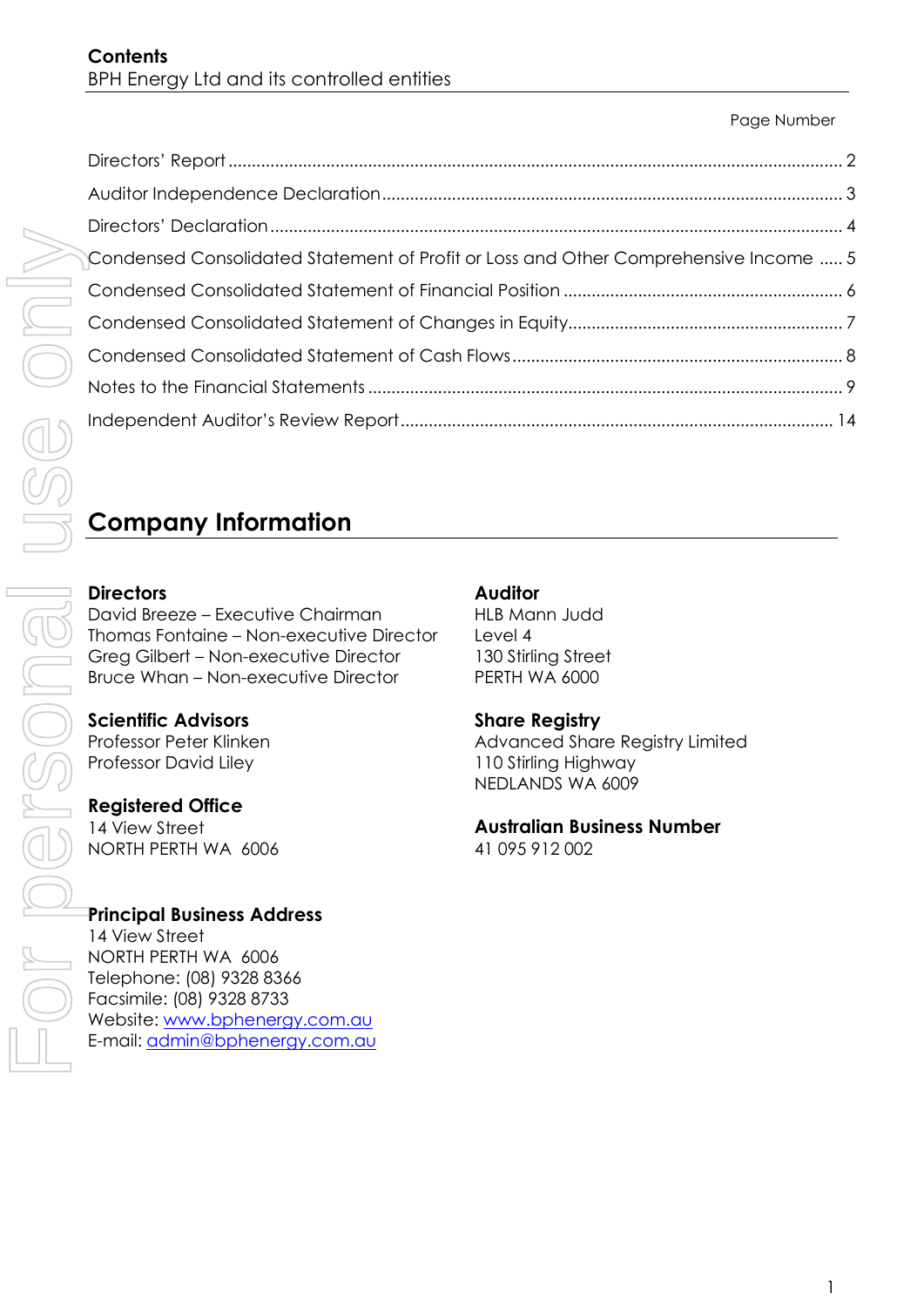## **Directors' Report**  BPH Energy Ltd and its controlled entities

The directors of BPH Energy Ltd submit herewith the financial report for the half year ended 31 December 2016. In order to comply with the provisions of the *Corporations Act 2001*, the directors report as follows:

## **Directors**

The names of the directors of the company during or since the end of the period are:

D L Breeze T Fontaine G Gilbert B Whan

## **Review of Operations**

Operating loss for the consolidated entity after tax for the year was \$344,637 (2015 \$250,766).

## **Significant changes in state of affairs**

During the period there were no other significant changes in the state of affairs of the consolidated entity other than that referred to in the financial statements or notes thereto.

### **Subsequent Events**

On 22 December, the company announced a pro rata non-renounceable rights offer of one new fully paid ordinary share in the capital of the Company for every one share held by eligible shareholders. On 20 February, an extension to the closing date for the issue was made until 1 March.

Other than the above, there have not been any matters or circumstance that have arisen since the end of the period, that have significantly affected, or may significantly affect, the operations of the consolidated entity, the results of those operations, or the state of affairs of the consolidated entity in future financial years.

## **Dividends**

The Directors recommend that no dividend be paid in respect of the current period and no dividends have been paid or declared since the commencement of the period.

## **Auditor's Independence**

The directors received a declaration of independence from the auditor. This is included in the financial report on page 3.

Signed in accordance with a resolution of the directors made pursuant to s.306(c) of the *Corporations Act 2001*.

On behalf of the Directors

D L Breeze Executive Chairman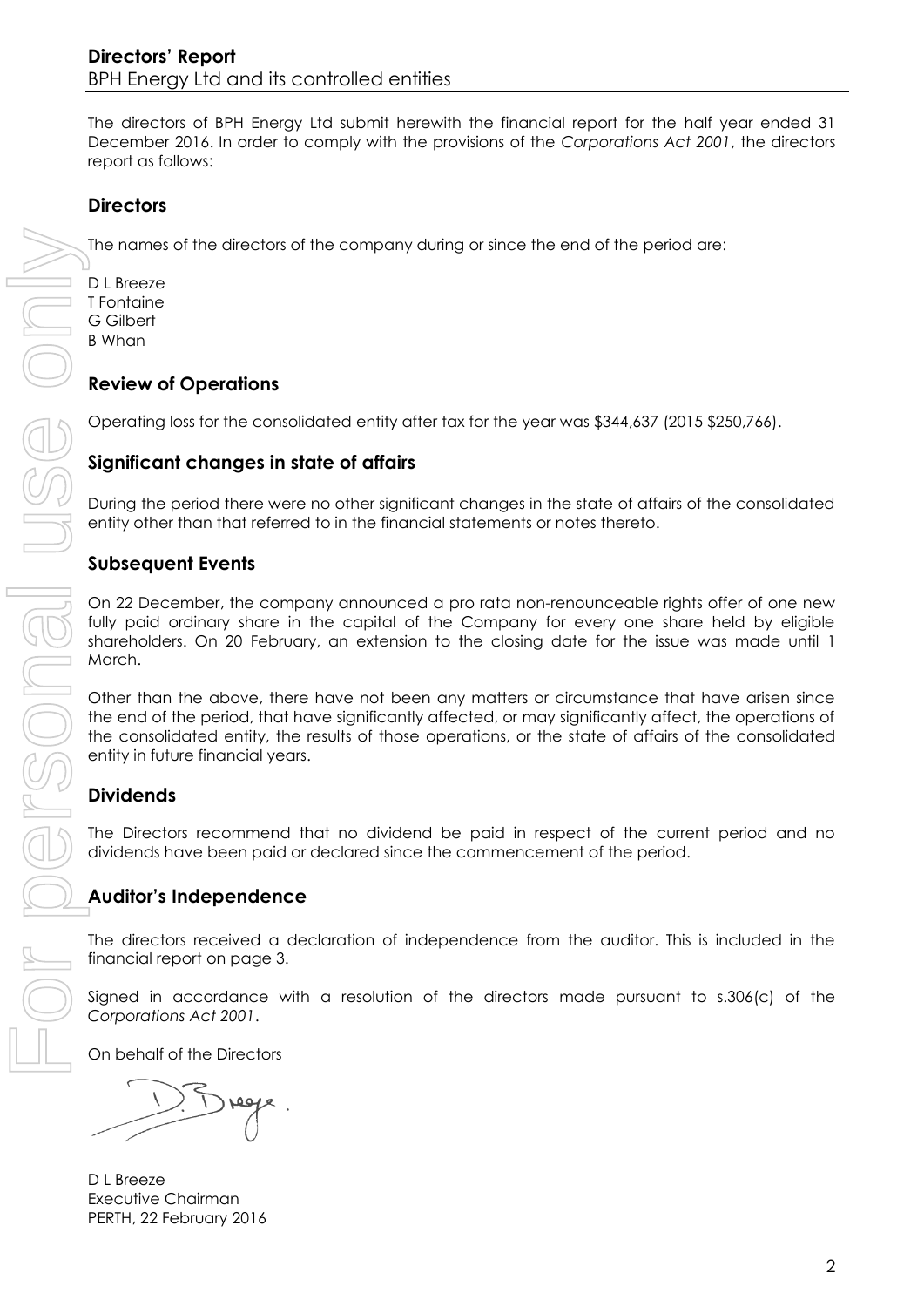

Accountants | Business and Financial Advisers

#### **AUDITOR'S INDEPENDENCE DECLARATION**

As lead auditor for the review of the consolidated financial report of BPH Energy Limited for the halfyear ended 31 December 2016, I declare that to the best of my knowledge and belief, there have been no contraventions of:

- a) the auditor independence requirements of the *Corporations Act 2001* in relation to the review; and
- b) any applicable code of professional conduct in relation to the review.

 $Mv_{\gamma}$ .

**Perth, Western Australia 22 February 2017**

**B G McVeigh Partner**

**HLB Mann Judd (WA Partnership) ABN 22 193 232 714** 

Level 4, 130 Stirling Street Perth WA 6000 | PO Box 8124 Perth BC 6849 | Telephone +61 (08) 9227 7500 | Fax +61 (08) 9227 7533. Email: hlb@hlbwa.com.au | Website: http://www.hlb.com.au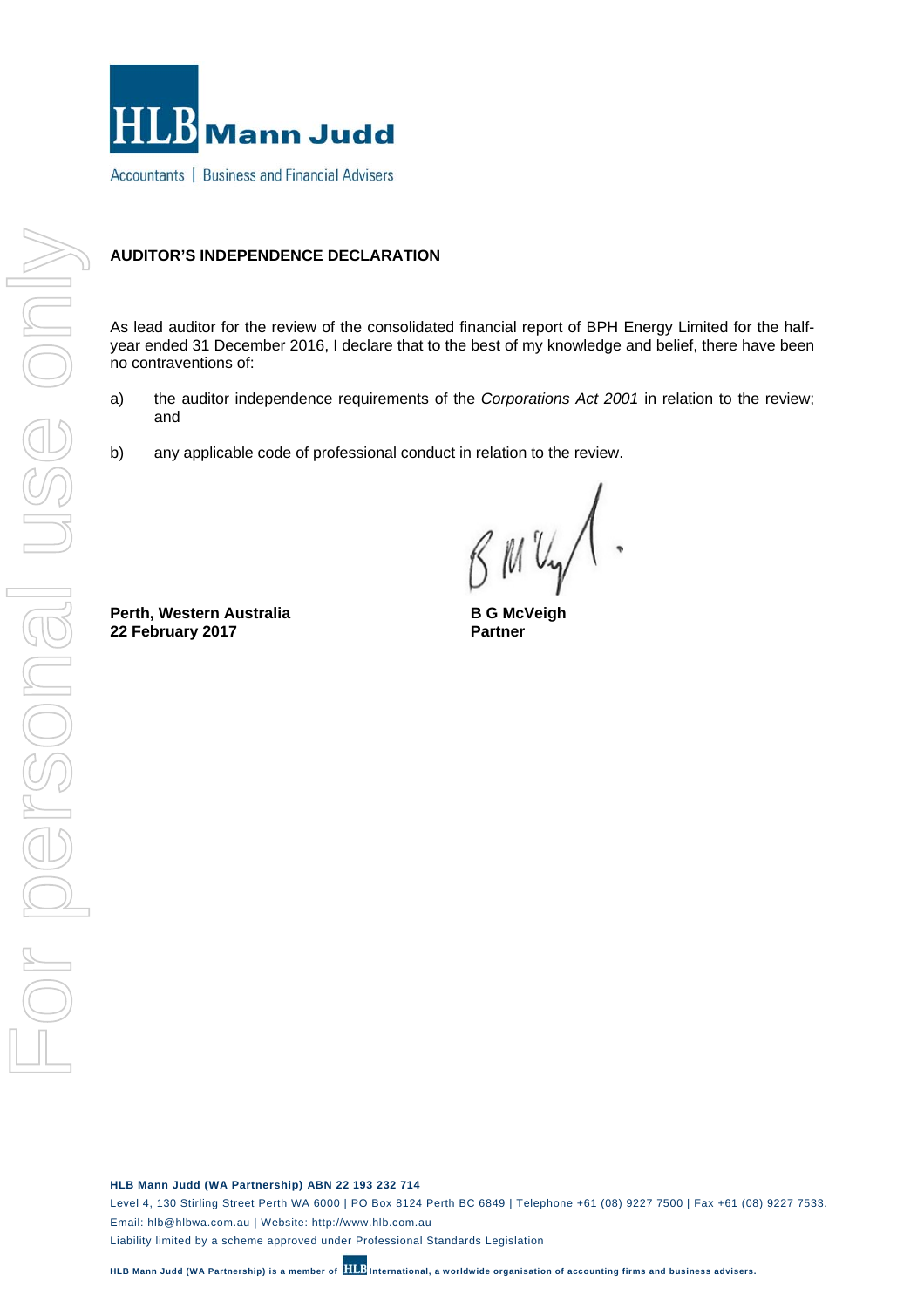The directors declare that:

- (a) in the directors' opinion, there are reasonable grounds to believe that the company will be able to pay its debts as and when they become due and payable; and
- (b) in the directors' opinion, the attached financial statements and notes thereto are in accordance with the *Corporations Act 2001*, including compliance with accounting standards and giving a true and fair view of the financial position and performance of the consolidated entity.

Signed in accordance with a resolution of the directors made pursuant to s.303(5) of the *Corporations Act 2001*.

On behalf of the Directors

D L Breeze Executive Chairman PERTH, 22 February 2016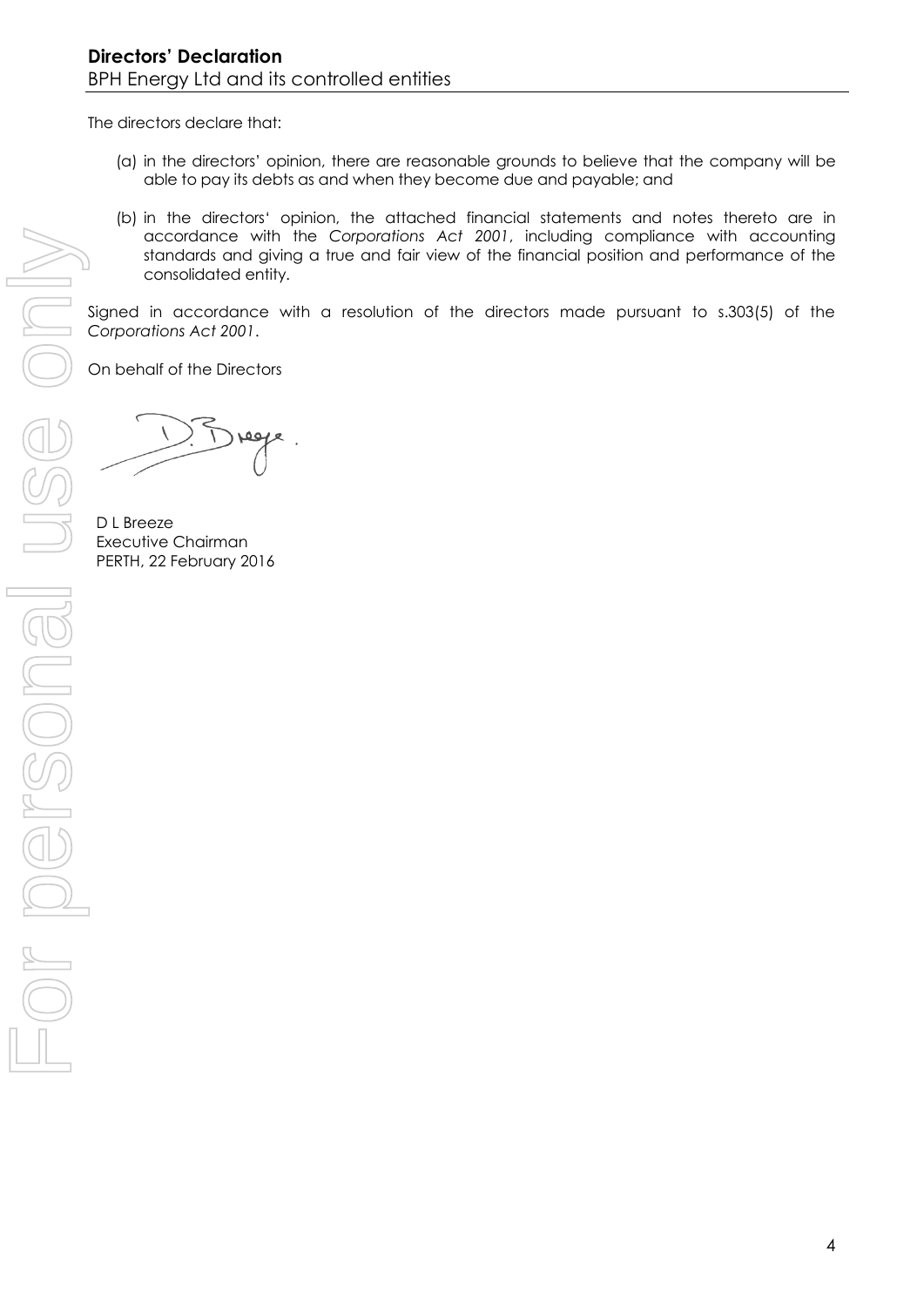## **Condensed Consolidated Statement of Profit or Loss and Other Comprehensive Income for the half year ended 31 December 2016**

BPH Energy Ltd and its controlled entities

|                                                                |             | <b>CONSOLIDATED</b>       |                           |
|----------------------------------------------------------------|-------------|---------------------------|---------------------------|
|                                                                | <b>Note</b> | 31 December<br>2016<br>\$ | 31 December<br>2015<br>\$ |
|                                                                |             |                           |                           |
| Interest revenue                                               | 4           | 102,466                   | 79,881                    |
| Administration expenses                                        |             | (34, 407)                 | (37, 305)                 |
| Consulting and legal expenses                                  |             | (127, 866)                | (68, 484)                 |
| Depreciation and amortisation expense                          |             | (22)                      | (39)                      |
| Intangible asset impairment                                    |             | (72, 454)                 |                           |
| Employee benefits expense                                      |             | (68, 309)                 | (1,386)                   |
| Insurance expenses                                             |             | (9,066)                   | (10, 323)                 |
| Other expenses                                                 |             | (11,072)                  | (71, 768)                 |
| Share of associates loss                                       |             | (59, 534)                 | (82, 870)                 |
| Service expenses                                               |             | (64, 373)                 | (58, 472)                 |
| Operating loss before income tax                               |             | (344, 637)                | (250, 766)                |
| Income tax benefit                                             |             |                           |                           |
| Operating loss for the period                                  |             | (344, 637)                | (250, 766)                |
| Other comprehensive income                                     |             |                           |                           |
| Total Comprehensive loss for the period                        |             | (344, 637)                | (250, 766)                |
|                                                                |             |                           |                           |
| Loss attributable to non-controlling interest                  |             | (35, 535)                 | (1, 113)                  |
| Loss attributable to members of the parent entity              |             | (309, 102)                | (249, 653)                |
| Loss per share-                                                |             |                           |                           |
| Basic and Diluted (cents per share)                            |             | (0.09)                    | (0.11)                    |
|                                                                |             |                           |                           |
| The accompanying notes form part of these financial statements |             |                           |                           |
|                                                                |             |                           |                           |
|                                                                |             |                           |                           |
|                                                                |             |                           |                           |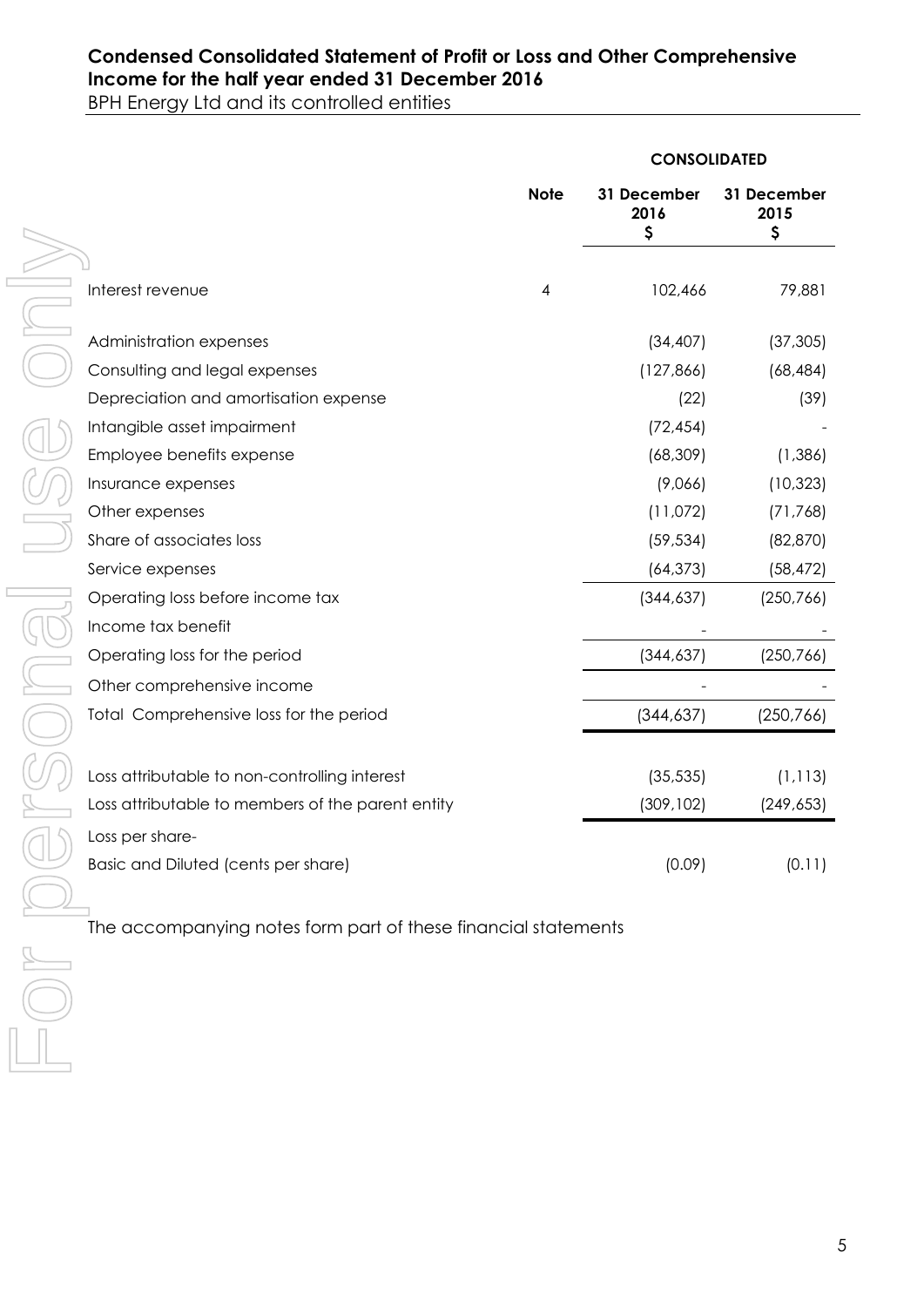## **Condensed Consolidated Statement of Financial Position for the period ended 31 December 2016**

BPH Energy Ltd and its controlled entities

|                                                                 | <b>Note</b> | 31 December<br>2016<br>\$ | 30 June<br>2016<br>\$ |
|-----------------------------------------------------------------|-------------|---------------------------|-----------------------|
| <b>Current Assets</b>                                           |             |                           |                       |
| Cash and cash equivalents                                       | 5           | 419,975                   | 111,648               |
| Trade and other receivables                                     |             | 6,726                     | 8,155                 |
| Financial assets                                                | 9           | 97,625                    | 97,625                |
| Other current assets                                            |             | 20,129                    | 24,417                |
| <b>Total Current Assets</b>                                     |             | 544,457                   | 241,845               |
| <b>Non-Current Assets</b>                                       |             |                           |                       |
| Financial assets                                                | 9           | 2,389,647                 | 2,289,308             |
| Investment in associates                                        | 8           | 19,856,432                | 19,915,966            |
| Intangible assets                                               |             |                           | 72,454                |
| Property, plant and equipment                                   |             |                           | 22                    |
| <b>Total Non-Current Assets</b>                                 |             | 22,246,079                | 22,277,750            |
| <b>Total Assets</b>                                             |             | 22,790,536                | 22,519,595            |
| <b>Current Liabilities</b>                                      |             |                           |                       |
| Trade and other payables                                        |             | 1,286,686                 | 1,217,748             |
| <b>Financial liabilities</b>                                    |             | 925,650                   | 987,818               |
| <b>Total Current Liabilities</b>                                |             | 2,212,336                 | 2,205,566             |
| <b>Total Liabilities</b>                                        |             | 2,212,336                 | 2,205,566             |
| <b>Net Assets</b>                                               |             | 20,578,200                | 20,314,029            |
| Equity                                                          |             |                           |                       |
| Issued capital                                                  | 6           | 42,431,899                | 41,759,904            |
| Reserve                                                         |             | 15,507,520                | 15,501,707            |
| <b>Accumulated losses</b>                                       |             | (37, 202, 682)            | (36,893,580)          |
| Non-controlling interests                                       |             | (158, 537)                | (123,002)             |
| <b>Total Equity</b>                                             |             | 20,578,200                | 20,314,029            |
| The accompanying notes form part of these financial statements. |             |                           |                       |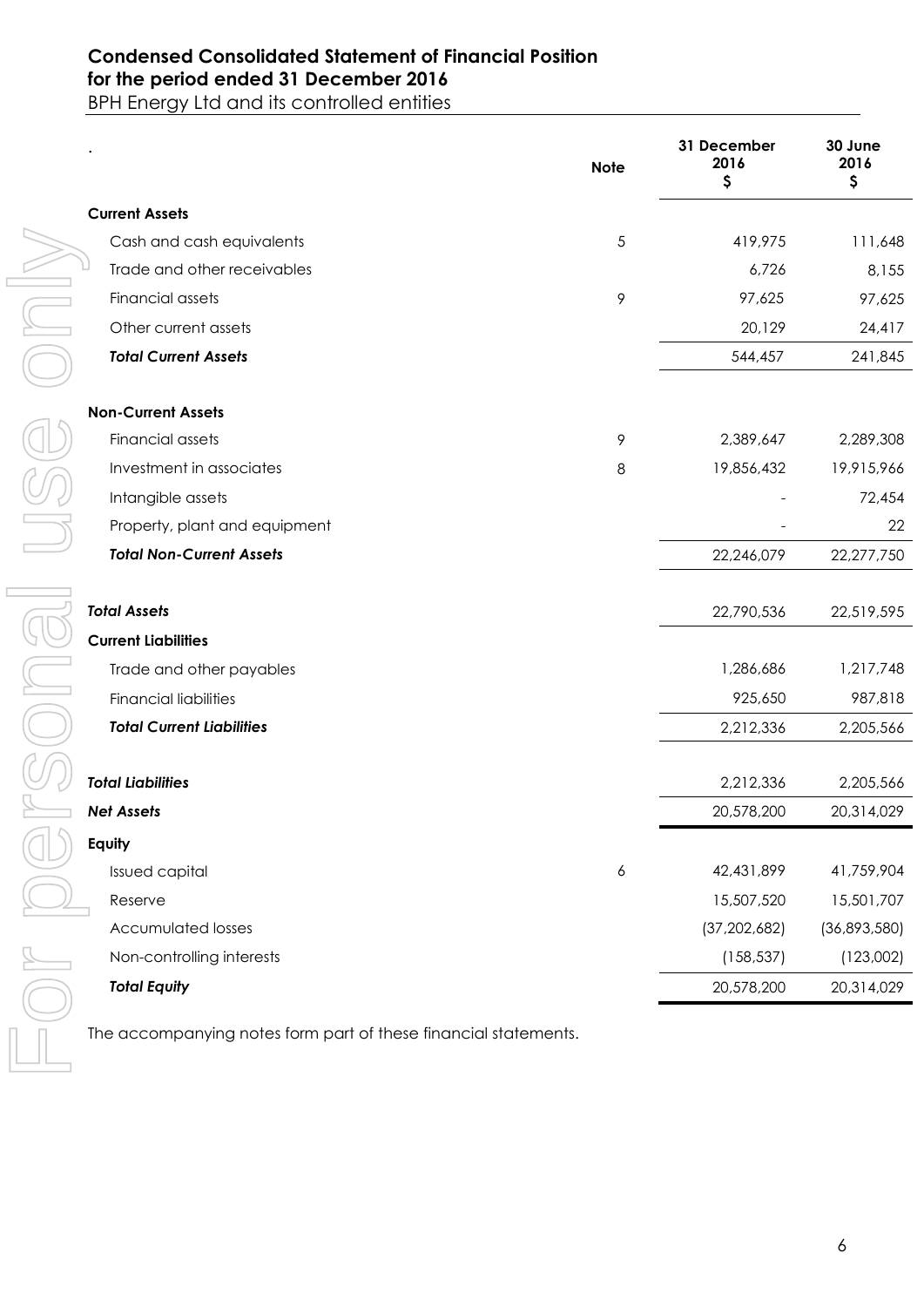## **Condensed Consolidated Statement of Changes in Equity for the half year ended 31 December 2016**

BPH Energy Ltd and its controlled entities

| <b>CONSOLIDATED</b>                                             | Ordinary<br>Share<br>Capital<br>\$ | Accumulated<br>losses<br>\$ | Options<br>reserve<br>\$ | <b>Fair Value</b><br>Adjustment | Total<br>attributable<br>to owners of<br>the parent<br>entity<br>\$ | Non<br>Controlling<br>Interest<br>\$ | Total<br>\$ |
|-----------------------------------------------------------------|------------------------------------|-----------------------------|--------------------------|---------------------------------|---------------------------------------------------------------------|--------------------------------------|-------------|
| Balance as at 1 July 2015                                       | 41,759,904                         | (36, 384, 122)              | 469,650                  | 15,015,000                      | 20,860,432                                                          | (121, 014)                           | 20,739,418  |
| Loss for the period                                             |                                    | (249, 653)                  |                          |                                 | (249, 653)                                                          | (1, 113)                             | (250, 766)  |
| Other<br>comprehensive<br>income                                |                                    |                             |                          |                                 |                                                                     |                                      |             |
| Total comprehensive loss for<br>the half year                   |                                    | (249, 653)                  |                          |                                 | (249, 653)                                                          | (1, 113)                             | (250, 766)  |
| Transactions with owners in<br>their capacity as owners         |                                    |                             |                          |                                 |                                                                     |                                      |             |
| Options charges during the<br>period                            |                                    |                             | 15,386                   |                                 | 15,386                                                              |                                      | 15,386      |
| Balance for the half year<br>ending 31 December 2015            | 41,759,904                         | (36,633,775)                | 485,036                  | 15,015,000                      | 20,626,165                                                          | (122, 127)                           | 20,504,038  |
| Balance as at 1 July 2016                                       | 41,828,904                         | (36,893,580)                | 486,707                  | 15,015,000                      | 20,437,031                                                          | (123,002)                            | 20,314,029  |
| Loss for the period                                             |                                    | (309, 102)                  |                          |                                 | (309, 102)                                                          | (35, 535)                            | (344, 637)  |
| Other<br>comprehensive<br>income                                |                                    |                             |                          |                                 |                                                                     |                                      |             |
| Total comprehensive loss for<br>the half year                   |                                    | (309, 102)                  |                          |                                 | (309, 102)                                                          | (35, 535)                            | (344, 637)  |
| Shares Issued                                                   | 602,995                            |                             |                          |                                 | 602,995                                                             |                                      | 602,995     |
| Transactions with owners in<br>their capacity as owners         |                                    |                             |                          |                                 |                                                                     |                                      |             |
| Employee options expense                                        |                                    |                             | 5,813                    |                                 | 5,813                                                               |                                      | 5,813       |
| Balance for the half year<br>ending 31 December 2016            | 42,431,899                         | (37, 202, 682)              | 492,520                  | 15,015,000                      | 20,736,737                                                          | (158, 537)                           | 20,578,200  |
| The accompanying notes form part of these financial statements. |                                    |                             |                          |                                 |                                                                     |                                      |             |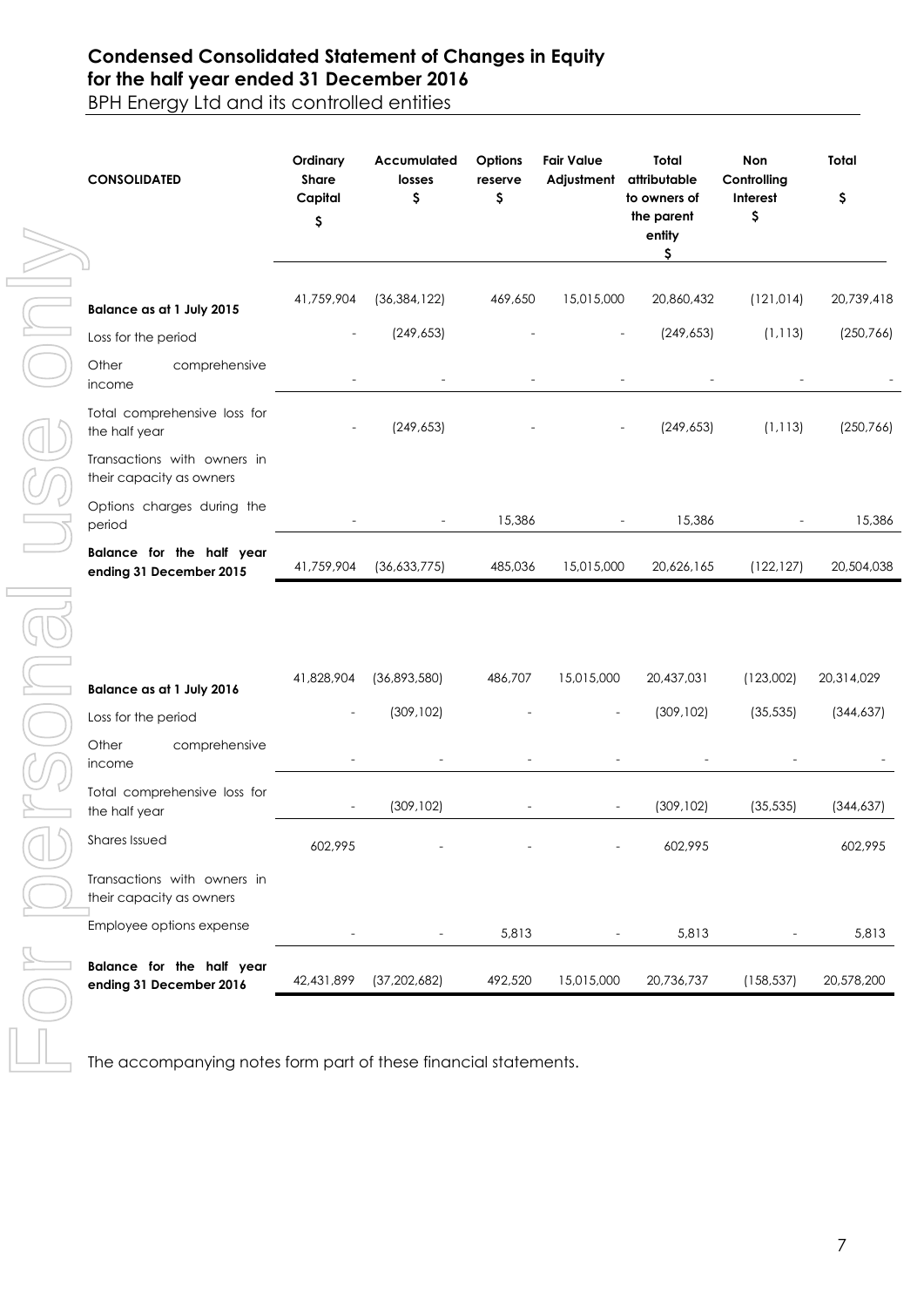#### **CONSOLIDATED**

|                                                                         |                                                                 | <b>Note</b> | 31 December<br>2016<br>\$ | 31 December<br>2015<br>\$ |
|-------------------------------------------------------------------------|-----------------------------------------------------------------|-------------|---------------------------|---------------------------|
|                                                                         | <b>Cash Flows from Operating Activities</b>                     |             |                           |                           |
|                                                                         | Cash payments to suppliers                                      |             | (196, 795)                | (119,617)                 |
|                                                                         | Interest received                                               |             | 2,127                     | 282                       |
|                                                                         | Net cash used in operating activities                           |             | (194, 668)                | (119, 335)                |
|                                                                         |                                                                 |             |                           |                           |
|                                                                         | <b>Cash Flows from Financing Activities</b>                     |             |                           |                           |
|                                                                         | Proceeds from issue of securities (net of share issue<br>costs) |             | 552,995                   |                           |
|                                                                         | Proceeds from borrowings                                        |             |                           | 90,000                    |
|                                                                         | Repayment of borrowings                                         |             | (50,000)                  |                           |
|                                                                         | Net cash provided by investing activities                       |             | 502,995                   | 90,000                    |
|                                                                         |                                                                 |             |                           |                           |
|                                                                         | Net increase/(decrease) in cash held                            |             | 308,327                   | (29, 335)                 |
|                                                                         | Cash at the beginning of the financial Period                   |             | 111,648                   | 98,562                    |
|                                                                         | Cash at the end of the financial period                         | 5           | 419,975                   | 69,227                    |
| $\begin{array}{c}\n\mathbb{R} \\ \mathbb{R} \\ \mathbb{R}\n\end{array}$ | The accompanying notes form part of these financial statements. |             |                           |                           |
|                                                                         |                                                                 |             |                           |                           |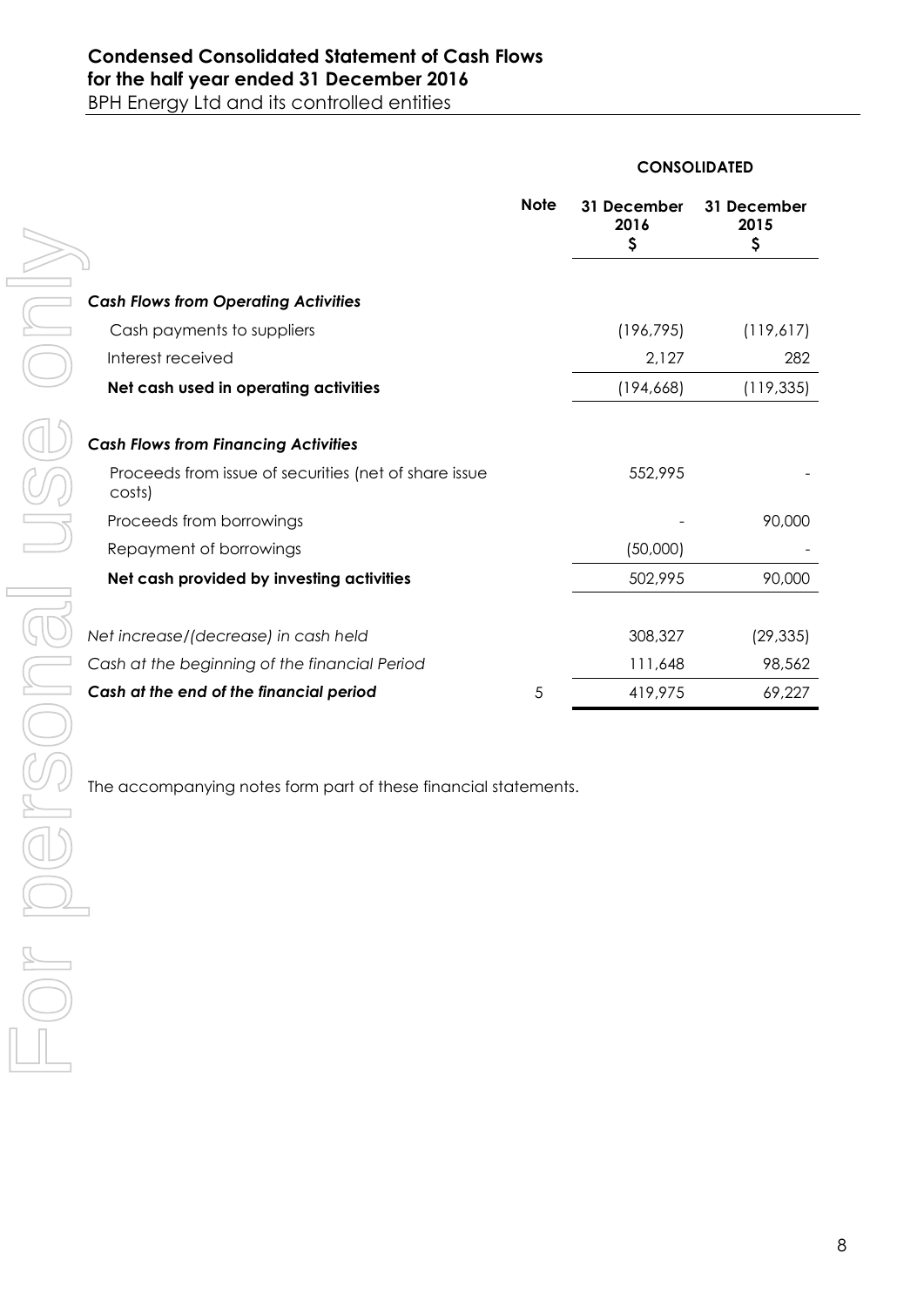## **1. CORPORATE INFORMATION**

The financial report of BPH Energy Ltd authorised for issue in accordance with a resolution of the directors on 22 February 2017.

BPH Energy Ltd is a company incorporated in Australia and limited by shares which are publicly traded on the Australian Securities Exchange.

## **2. SUMMARY OF SIGNIFICANT ACCOUNTING POLICIES**

## **Statement of Compliance**

The half-year financial report is a general purpose financial report prepared in accordance with the requirements of the *Corporations Act 2001* and Australian Accounting Standard AASB 134: Interim Financial Reporting. Compliance with AASB 134 ensures compliance with International Financial Reporting Standards IAS 34 Interim Financial Reporting.

The half-year financial report does not include all of the notes of the type normally included within the annual financial report and therefore cannot be expected to provide as full an understanding of the financial performance, financial position and financing and investing activities of the consolidated entity as the full financial report.

For the purpose of preparing the half-year financial report, the half-year has been treated as a discrete reporting period.

## **(a) Basis of Preparation**

## **Reporting Basis and Conventions**

The half-year report has been prepared on an accruals basis and is based on historical costs modified by the revaluation of selected non-current assets, financial assets and financial liabilities for which the fair value basis of accounting has been applied.

## **(b) Significant Accounting Policies**

The half-year condensed consolidated financial statements have been prepared using the same accounting policies and methods of computation as used in the annual financial statements for the year ended 30 June 2016. The accounting policies are consistent with Australian Accounting Standards and with International Reporting Standards.

## *Standards and interpretations applicable to 31 December 2016*

In the half year ended 31 December 2016, the Directors have reviewed all of the new and revised Standards and Interpretations issued by the AASB that are relevant to the Company and effective for the half-year reporting periods beginning on or after 1 July 2016. As a result of this review, the Directors have determined that there is no material impact of the new and revised Standards and Interpretations on the Company and therefore no material change is necessary to Group accounting policies.

*Standards and interpretations in issue not yet adopted, applicable to 31 December 2016* The Directors have also reviewed all of the new and revised Standards and Interpretations in issue not yet adopted that are relevant to the Company and effective for the half-year reporting periods beginning on or after 1 January 2017. As a result of this review, the Directors have determined that there is no material impact of the new and revised Standards and Interpretations in issue not yet adopted on the Company and therefore no material change is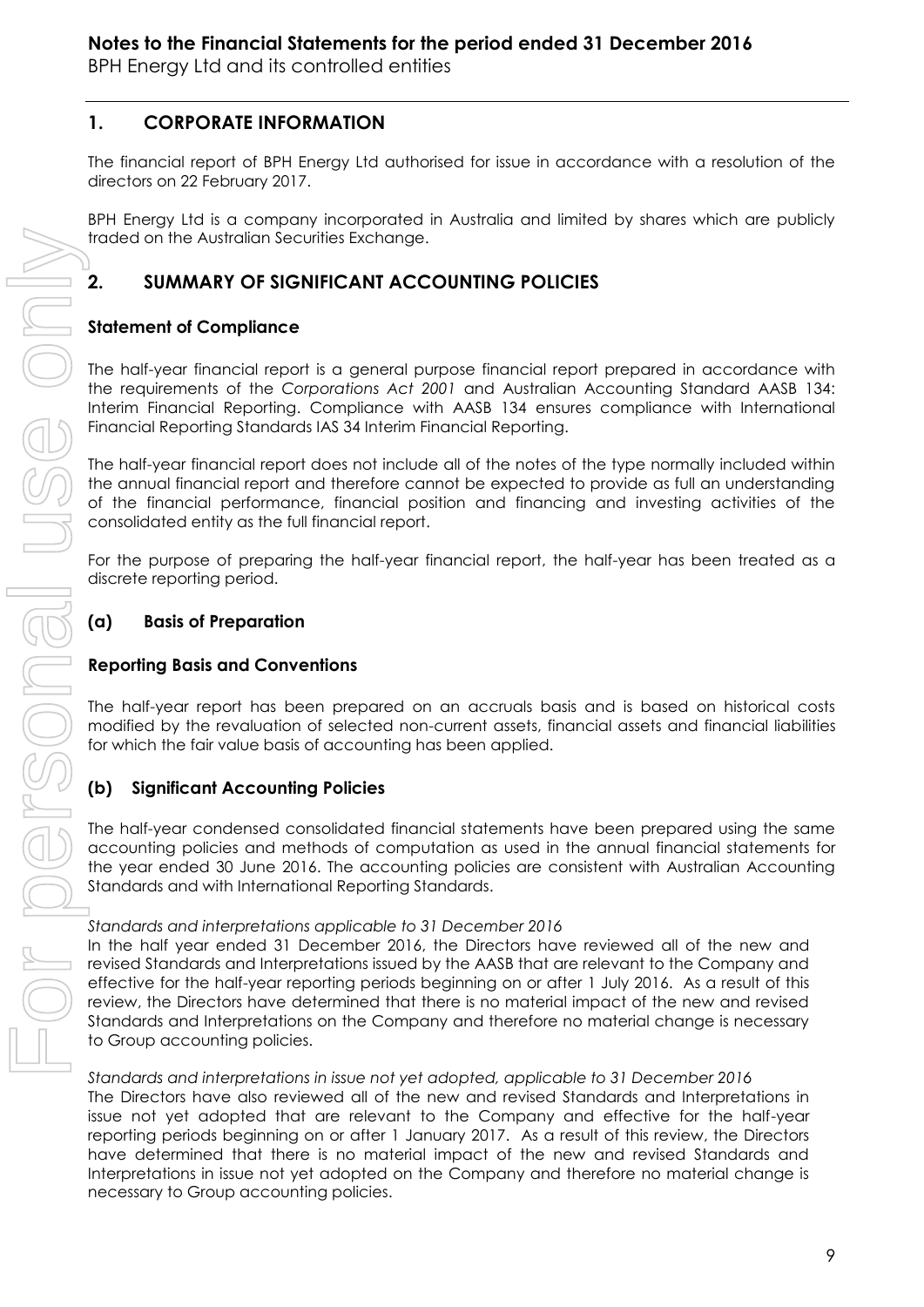## **(c) Financial Position**

The consolidated entity has incurred a net loss before tax for the period ended 31 December 2016 of \$344,637 (2015: \$250,766) and has a working capital deficit of \$1,667,879 (June 2016:\$1,963,721) as at that date.

Included in other payables are amounts payable to the directors of the company of \$1,249,701 (30 June 2016: \$1,151,613). The directors have reviewed their expenditure and commitments for the consolidated entity and have implemented methods of costs reduction. The directors as a part of their cash monitoring, have voluntarily suspended cash payments for their director's fees. In addition, Grandbridge Ltd has confirmed that financial liabilities of \$569,213 (30 June 2016: 285,392) will not be called for repayment for a period of at least 12 mouths from the date of this report.

The directors have prepared cash flow forecasts that indicate that the consolidated entity will have sufficient cash flows for a period of at least 12 months from the date of this report.

Based on the cash flow forecasts, including the directors not calling their outstanding fees, the Group receiving confirmation current financial liabilities will not be called for repayment for a period of 12 months from the date of this financial report, potential capital raisings and the monitoring of operational costs, the directors are satisfied that, the going concern basis of preparation is appropriate. The financial report has therefore been prepared on a going concern basis, which assumes continuity of normal business activities and the settlement of liabilities in the ordinary course of business. Please refer to note 8 for disclosure regarding the uncertainty in relation to the realisation of assets.

## **3. OPERATING INFORMATION**

Operating segments have been identified on the basis of internal reports of the company that are regularly reviewed by the chief operating decision maker in order to allocate resources to the segments and to assess their performance. The chief operating decision maker has been identified as the Board of Directors. On a regular basis, the board receives financial information on the consolidated entity on a basis similar to the financial statements presented in the financial report, to manage and allocate their resources.

The consolidated entity's only operating segment is investments. The consolidated entity holds investments in two principal industries and these are biotechnology, and oil and gas exploration and development.

## **4. REVENUE, INCOME AND EXPENSES**

|                                  | Consolidated        |                     |  |
|----------------------------------|---------------------|---------------------|--|
|                                  | 31 December<br>2016 | 31 December<br>2015 |  |
| Revenue                          |                     |                     |  |
| Interest revenue: other entities | 102,466             | 79,881              |  |
| Total revenue                    | 102,466             | 79,881              |  |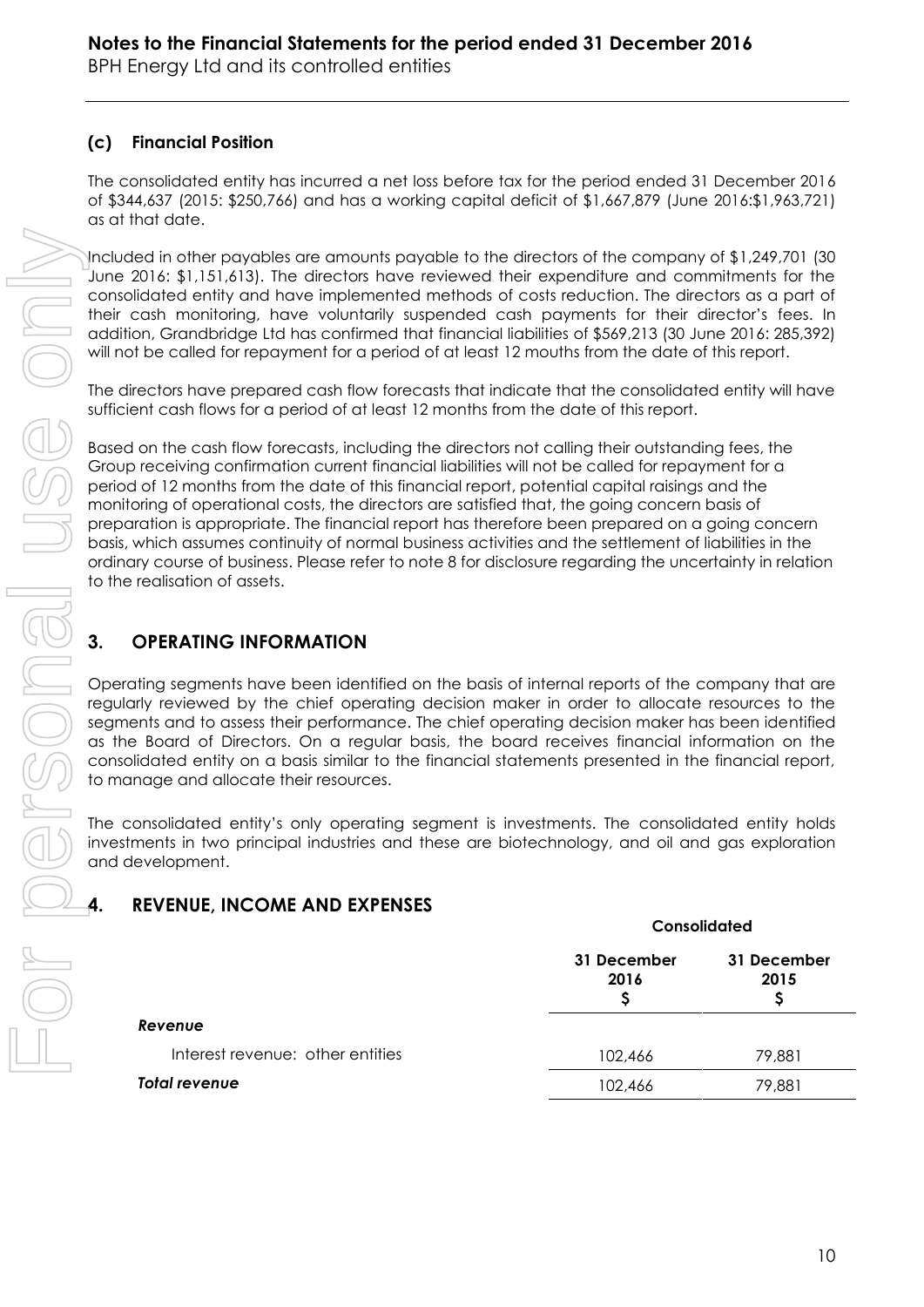## **5. CASH AND CASH EQUIVALENTS**

|                                                                                                                                                                                                         | Consolidated        |                 |  |
|---------------------------------------------------------------------------------------------------------------------------------------------------------------------------------------------------------|---------------------|-----------------|--|
|                                                                                                                                                                                                         | 31 December<br>2016 | 30 June<br>2016 |  |
| For the purpose of the half-year condensed<br>consolidated statement of cash flows, cash and cash<br>equivalents are comprised of the following:<br>Cash at bank and in hand from continuing operations | 419.975             | 111,648         |  |
|                                                                                                                                                                                                         | 419,975             | .648            |  |

## **6. CONTRIBUTED EQUITY**

|                                                                       | <b>Consolidated</b> |                 |  |
|-----------------------------------------------------------------------|---------------------|-----------------|--|
|                                                                       | 31 December<br>2016 | 30 June<br>2016 |  |
| 361,600,549 (30 June 2016: 235,766,727) fully paid<br>ordinary shares | 42,431,899          | 41,828,904      |  |

The Company has no authorised capital and the issued shares do not have a par value.

|                                                   | Consolidated |            |  |
|---------------------------------------------------|--------------|------------|--|
|                                                   | No.          | Ş          |  |
| Movements in ordinary shares on issue             |              |            |  |
| At the beginning of reporting period              | 235,766,727  | 41,828,904 |  |
| Shares issued under Share Purchase Plan (SPP)     | 70,730,318   | 376,995    |  |
| Cash received in prior period relating to SPP     |              | (69,000)   |  |
| Share issued as a private placement               | 45,966,214   | 245,000    |  |
| Shares issued in satisfaction of consultancy fees | 9,137,290    | 50,000     |  |
| At reporting date                                 | 361,600,549  | 42,431,899 |  |

## **Capital Raising**

During the period nil options were exercised (June 2016: nil options were exercised). **Fully Paid Ordinary Share Capital** Fully paid ordinary shares carry one vote per share and carry the right to dividends.

## **7. COMMITMENTS AND CONTINGENT LIABILITIES**

There have been no material changes to commitments and contingencies since 30 June 2016 except as disclosed in note 8.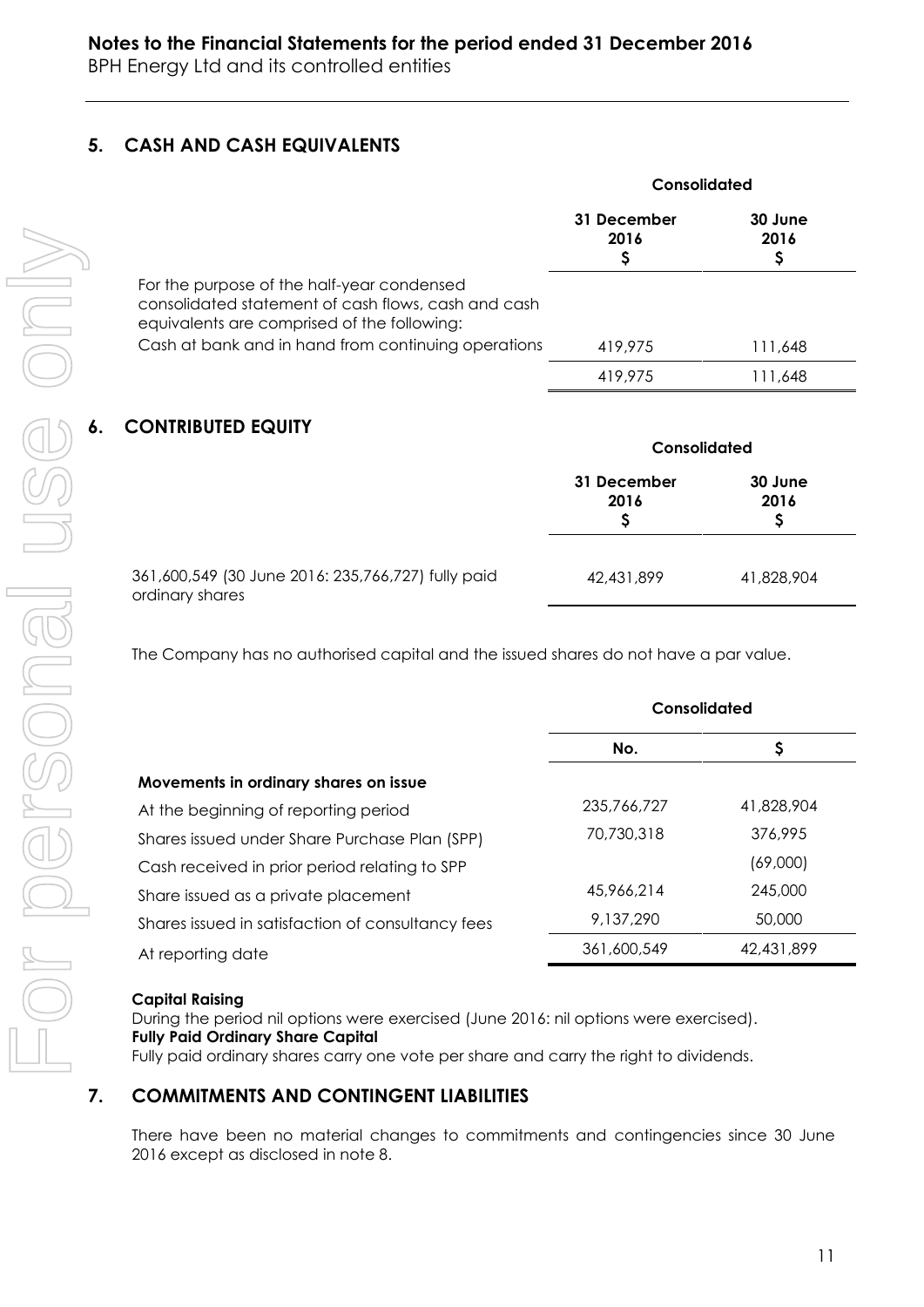| 8. | <b>INVESTMENTS ACCOUNTED FOR USING</b><br><b>EQUITY METHOD</b> | 31 December<br>2016 | 30 June<br>2016 |
|----|----------------------------------------------------------------|---------------------|-----------------|
|    | Advent Energy Ltd                                              | 19,332,563          | 19,380,613      |
|    | Molecular Discovery Systems Ltd                                | 523,869             | 535,353         |
|    |                                                                | 19,856,432          | 19,915,966      |

#### *(a) Shares in associates*

| <b>Name of Entity</b>       | Country of<br>Incorporation | <b>Ownership Interest</b><br>% |                  |
|-----------------------------|-----------------------------|--------------------------------|------------------|
|                             |                             | December 2016                  | <b>June 2016</b> |
| Molecular Discovery Systems | Australia                   | 20%                            | 20%              |
| Advent Energy Ltd           | Australia                   | 27%                            | 27%              |

## **9. FINANCIAL ASSETS**

| Molecular Discovery Systems Ltd                                                                                                                                                                                  |                             | 523,869             | 535,353                   |  |
|------------------------------------------------------------------------------------------------------------------------------------------------------------------------------------------------------------------|-----------------------------|---------------------|---------------------------|--|
|                                                                                                                                                                                                                  |                             | 19,856,432          | 19,915,966                |  |
| (a) Shares in associates                                                                                                                                                                                         |                             |                     |                           |  |
| Investments in associates are accounted for in the consolidated financial statements using the<br>equity method of accounting.                                                                                   |                             |                     |                           |  |
| <b>Name of Entity</b>                                                                                                                                                                                            | Country of<br>Incorporation | Z                   | <b>Ownership Interest</b> |  |
|                                                                                                                                                                                                                  |                             | December 2016       | <b>June 2016</b>          |  |
| <b>Molecular Discovery Systems</b>                                                                                                                                                                               | Australia                   | 20%                 | 20%                       |  |
| Advent Energy Ltd                                                                                                                                                                                                | Australia                   | 27%                 | 27%                       |  |
| tenure. Of the above commitments \$1,997,500 is due within 12 months of the reporting period.<br>The recoverability of the investment is dependent on successful exploitation of the licences held<br>by Advent. |                             |                     |                           |  |
| <b>FINANCIAL ASSETS</b><br>9.                                                                                                                                                                                    |                             |                     |                           |  |
|                                                                                                                                                                                                                  |                             | Consolidated        |                           |  |
|                                                                                                                                                                                                                  |                             | 31 December<br>2016 | 30 June<br>2016           |  |
|                                                                                                                                                                                                                  |                             | \$                  | \$                        |  |
| Current                                                                                                                                                                                                          |                             |                     |                           |  |
| Unsecured Loans to other entities: (b)                                                                                                                                                                           |                             |                     |                           |  |
|                                                                                                                                                                                                                  |                             |                     |                           |  |
| Grandbridge Ltd<br><b>MEC Resources Limited</b>                                                                                                                                                                  |                             | 55,645<br>2,494     | 55,645<br>2,494           |  |
| Advent Energy Limited                                                                                                                                                                                            |                             | 39,486              | 39,486                    |  |
|                                                                                                                                                                                                                  |                             | 97,625              | 97,625                    |  |
| Non-current                                                                                                                                                                                                      |                             |                     |                           |  |
| Loans and receivables at amortised cost                                                                                                                                                                          |                             |                     |                           |  |
| Secured loans to other entities: (c)                                                                                                                                                                             |                             |                     |                           |  |
| <b>Cortical Dynamics Limited</b>                                                                                                                                                                                 |                             | 1,818,920           | 1,738,359                 |  |
| Molecular Discovery Systems Limited                                                                                                                                                                              |                             | 521,778             | 502,000                   |  |
| Available for sale financial assets (a)                                                                                                                                                                          |                             | 48,949              | 48,949                    |  |

#### **Fair Value of Financial Assets**

The methods and valuation techniques used for the purpose of measuring fair value of the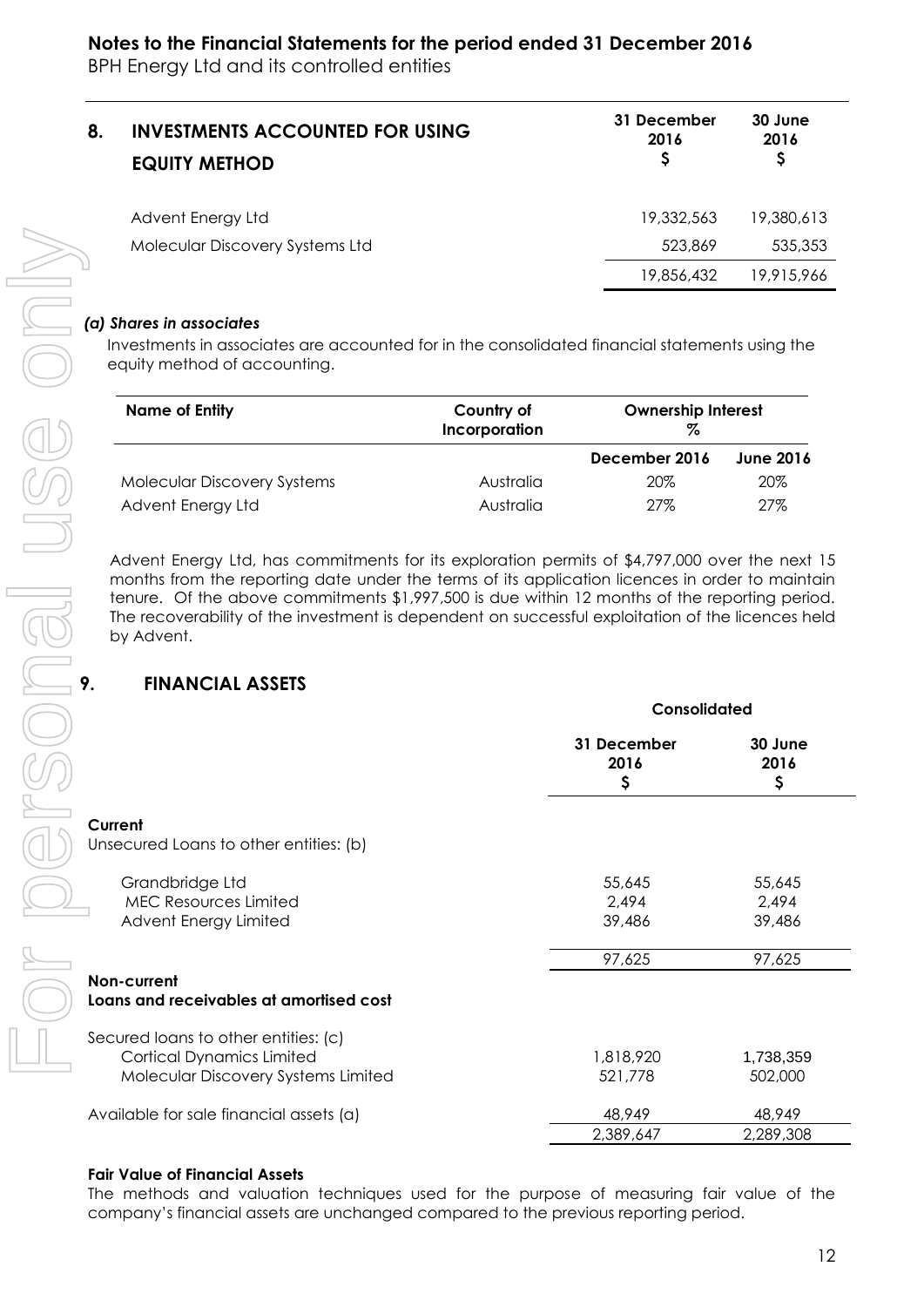The levels of the hierarchy are as follows:

**Level 1:** quoted prices (unadjusted) in active markets for identical assets or liabilities **Level 2:** inputs other than quoted prices included within Level 1 that are observable for the asset or liability, either directly (i.e. as prices) or indirectly (i.e. derived from prices) **Level 3:** inputs for the asset or liability that are not based on observable market data (unobservable inputs).

This applies to the financial assets described in (a) below.

| (a) Available for sale financial assets (Level 3) comprise: |        |        |  |  |
|-------------------------------------------------------------|--------|--------|--|--|
| Unlisted investments, at fair value                         |        |        |  |  |
| - Shares in other corporations                              | 48.949 | 48.949 |  |  |
| Total available for sale financial assets                   | 48.949 | 48.949 |  |  |
|                                                             |        |        |  |  |

(b) These loans are unsecured, non interest bearing and repayable on demand.

(c) These loans are convertible on the recipient entity being admitted to the official list, are secured by a charge over the assets and undertakings of each entity, and are interest bearing.

## **10. EVENTS SUBSEQUENT TO REPORTING DATE**

On 22 December, the company announced a pro rata non-renounceable rights offer of one new fully paid ordinary share in the capital of the Company for every one share held by eligible shareholders at an issue price of \$0.005 per New Share to raise up to approximately \$1,800,000 (before costs) At the date of this announcement, the Company had 361,600,549 Shares on issue.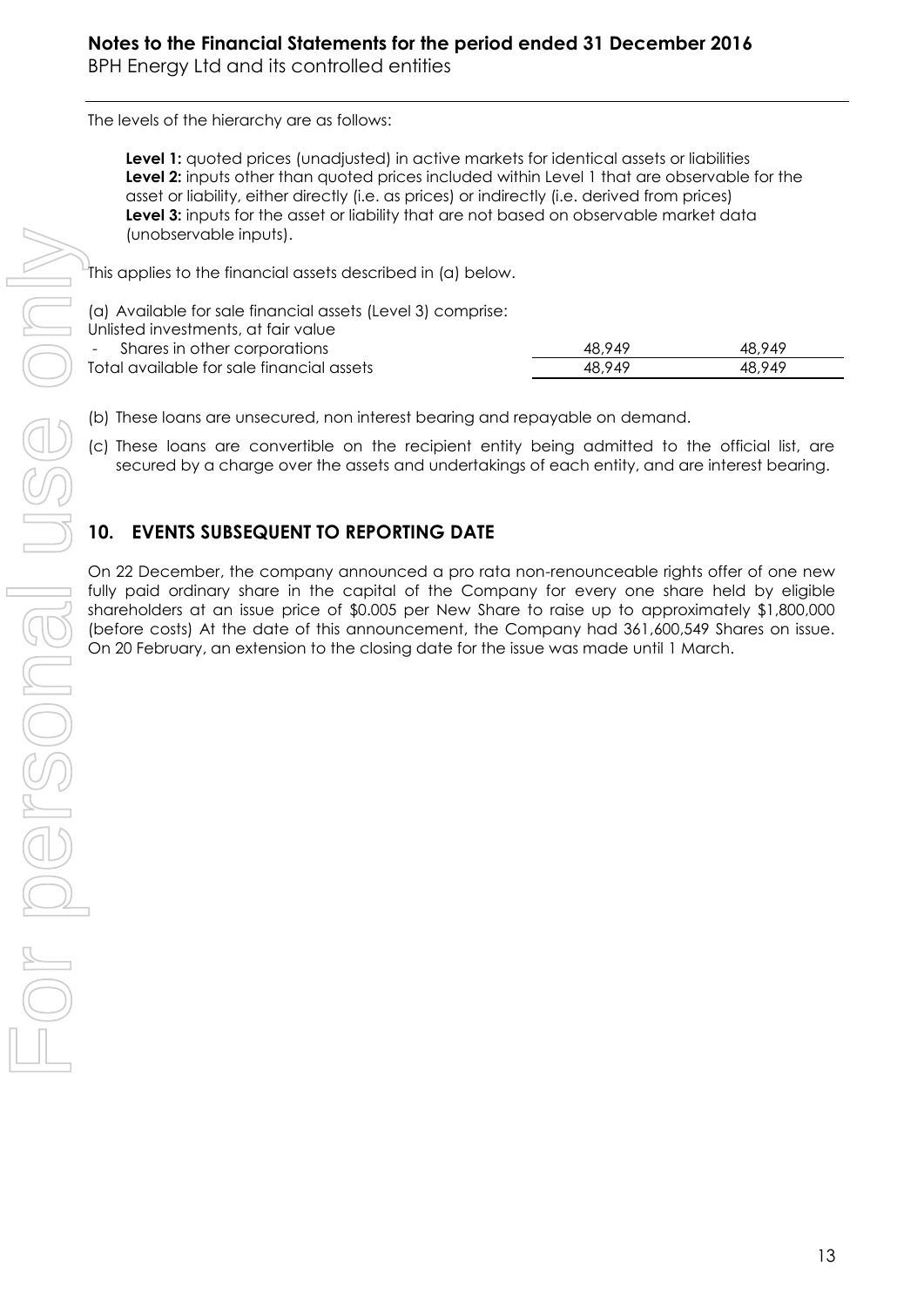

Accountants | Business and Financial Advisers

#### **INDEPENDENT AUDITOR'S REVIEW REPORT**

To the members of BPH Energy Limited

#### **Report on the Condensed Half-Year Financial Report**

We have reviewed the accompanying half-year financial report of BPH Energy Limited ("the company") which comprises the condensed consolidated statement of financial position as at 31 December 2016, the condensed consolidated statement of profit or loss and other comprehensive income, the condensed consolidated statement of changes in equity and the condensed consolidated statement of cash flows for the half-year ended on that date, notes comprising a summary of significant accounting policies and other explanatory notes, and the directors' declaration, for the consolidated entity comprising the company and the entities it controlled at the half-year end or from time to time during the half-year.

#### *Directors' responsibility for the half-year financial report*

The directors of the company are responsible for the preparation of the half-year financial report that gives a true and fair view in accordance with Australian Accounting Standards and the *Corporations*  Act 2001 and for such internal control as the directors determine is necessary to enable the preparation of the half-year financial report that gives a true and fair view and is free from material misstatement, whether due to fraud or error.

#### *Auditor's responsibility*

Our responsibility is to express a conclusion on the half-year financial report based on our review. We conducted our review in accordance with Auditing Standard on Review Engagements ASRE 2410 *Review of a Financial Report Performed by the Independent Auditor of the Entity* in order to state whether, on the basis of the procedures described, we have become aware of any matter that makes us believe that the half-year financial report is not in accordance with the *Corporations Act 2001*  including: giving a true and fair view of the consolidated entity's financial position as at 31 December 2016 and its performance for the half-year ended on that date; and complying with Accounting Standard AASB 134 *Interim Financial Reporting* and the *Corporations Regulations 2001*. As the auditor of the company, ASRE 2410 requires that we comply with the ethical requirements relevant to the audit of the annual financial report.

A review of a half-year financial report consists of making enquiries, primarily of persons responsible for financial and accounting matters, and applying analytical and other review procedures. A review is substantially less in scope than an audit conducted in accordance with Australian Auditing Standards and consequently does not enable us to obtain assurance that we would become aware of all significant matters that might be identified in an audit. Accordingly, we do not express an audit opinion.

#### *Independence*

In conducting our review, we have complied with the independence requirements of the *Corporations Act 2001*.

**HLB Mann Judd (WA Partnership) ABN 22 193 232 714** 

Level 4, 130 Stirling Street Perth WA 6000 | PO Box 8124 Perth BC 6849 | Telephone +61 (08) 9227 7500 | Fax +61 (08) 9227 7533. Email: hlb@hlbwa.com.au | Website: http://www.hlb.com.au

Liability limited by a scheme approved under Professional Standards Legislation